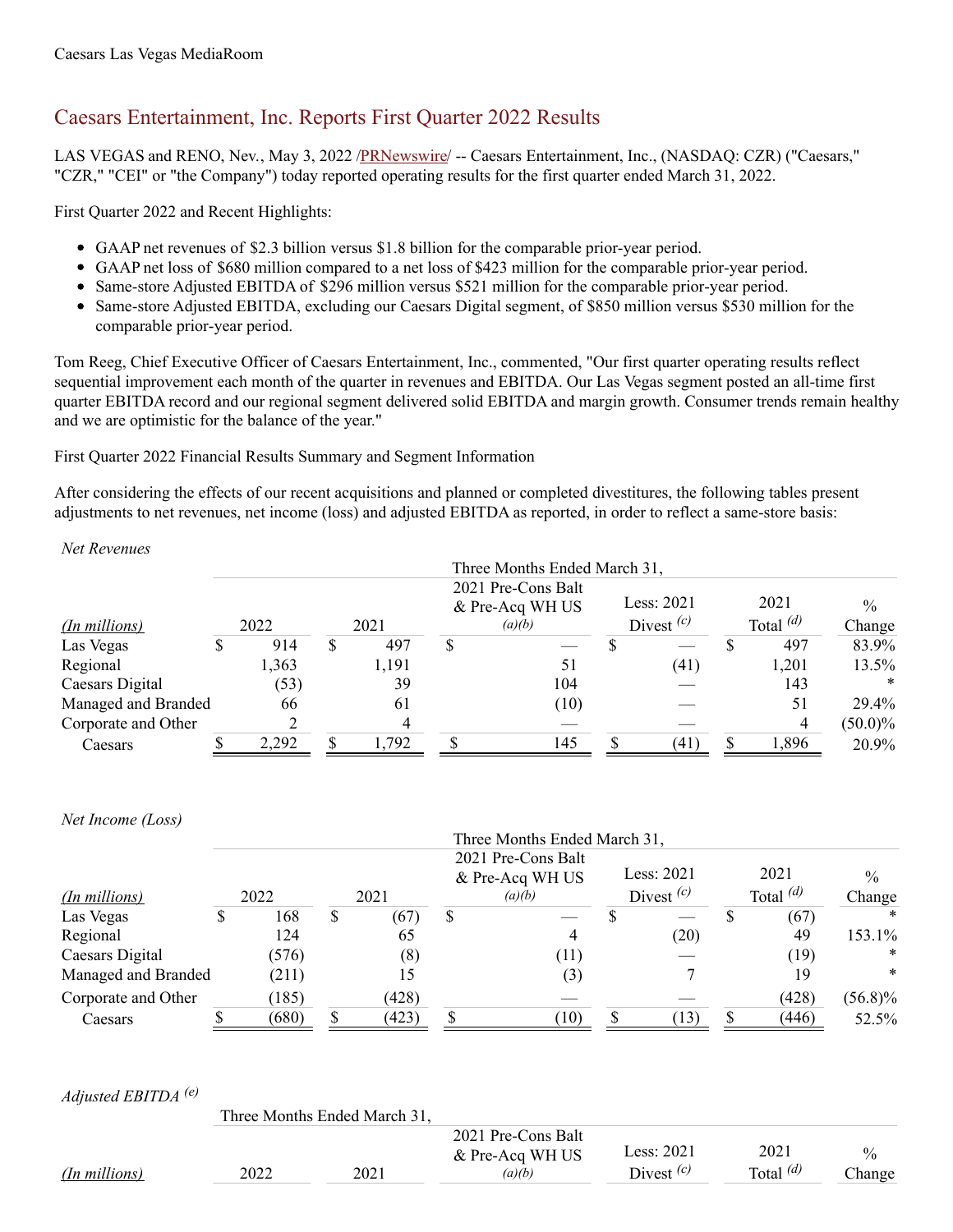| Las Vegas           | 400   | J | 162 |  |    | 162  | 146.9%          |
|---------------------|-------|---|-----|--|----|------|-----------------|
| Regional            | 459   |   | 393 |  | 17 | 387  | 18.6%           |
| Caesars Digital     | (554) |   | (2) |  |    | (9)  | *               |
| Managed and Branded | 20    |   | 21  |  |    | 20   | $- \frac{9}{6}$ |
| Corporate and Other | (29)  |   | 39) |  |    | (39) | $(25.6)\%$      |
| Caesars             | 296   |   | 535 |  |    | 521  | $(43.2)\%$      |

 $$ 

 $\mathcal{L}=\mathcal{L}^{\mathcal{L}}$ 

(a) Represents results of operations for Horseshoe Baltimore for periods prior to the consolidation resulting from the Company's increase in its ownership interest on August 26, 2021. Such figures are based on unaudited internal financial *statements and have not been reviewed by the Company's auditors and do not conform to GAAP.*

(b) Pre-acquisition William Hill US represents results of operations for periods prior to the acquisition. Such figures are based on unaudited internal financial statements and have not been reviewed by the Company's auditors and do not *conform to GAAP.*

- (c) Divestitures for the three months ended March 31, 2021 include results of operations for MontBleu and Tropicana *Evansville and discontinued operations of Caesars Southern Indiana, Harrah's Louisiana Downs and Caesars UK group.* Such figures are based on unaudited internal financial statements and have not been reviewed by the Company's auditors *and do not conform to GAAP.*
- (d) Excludes results of operations from divestitures as detailed in (c) and includes results of operations of Horseshoe Baltimore for periods prior to the consolidation and William Hill US prior to the acquisition for the relevant period. Such presentation does not conform to GAAP or the Securities and Exchange Commission rules for pro forma presentation; however, we believe that the additional financial information will be helpful to investors in comparing current results with results of prior periods. This is non-GAAP data and should not be considered a substitute for data prepared in accordance *with GAAP, but should be viewed in addition to the results of operations reported by the Company.*
- (e) Adjusted EBITDA is not a GAAP measurement and is presented solely as a supplemental disclosure because the Company believes it is a widely used measure of operating performance in the gaming industry. See "Reconciliation of GAAP *Measures to Non-GAAP Measures" below for a definition of Adjusted EBITDA and a quantitative reconciliation of* Adjusted EBITDA to net income (loss), which the Company believes is the most comparable financial measure calculated *in accordance with GAAP.*

### Balance Sheet and Liquidity

 $\mathcal{L}_\text{max}$  and  $\mathcal{L}_\text{max}$  and  $\mathcal{L}_\text{max}$ 

As of March 31, 2022, Caesars had \$14.3 billion in aggregate principal amount of debt outstanding. Total cash and cash equivalents were \$814 million, excluding restricted cash of \$451 million.

| (In millions)                     |    | March 31, 2022 | December 31, 2021 |
|-----------------------------------|----|----------------|-------------------|
| Cash and cash equivalents         | \$ | 814 \$         | 1,070             |
| Bank debt and loans               | S  | $6,955$ \$     | 6,972             |
| <b>Notes</b>                      |    | 7,300          | 7,300             |
| Other long-term debt              |    | 51             | 51                |
| Total outstanding indebtedness \$ |    | 14,306 \$      | 14,323            |
| Net debt                          | S  | 13,492 \$      | 13,253            |

As of March 31, 2022, our cash on hand and revolving borrowing capacity was as follows:

| (In millions)                                                   | March 31, 2022 |
|-----------------------------------------------------------------|----------------|
| Cash and cash equivalents                                       | 814            |
| Revolver capacity $(a)$                                         | 2,030          |
| Revolver capacity committed to letters of credit                | (90)           |
| Available revolver capacity committed as regulatory requirement | (48)           |
| Total                                                           | 2,706          |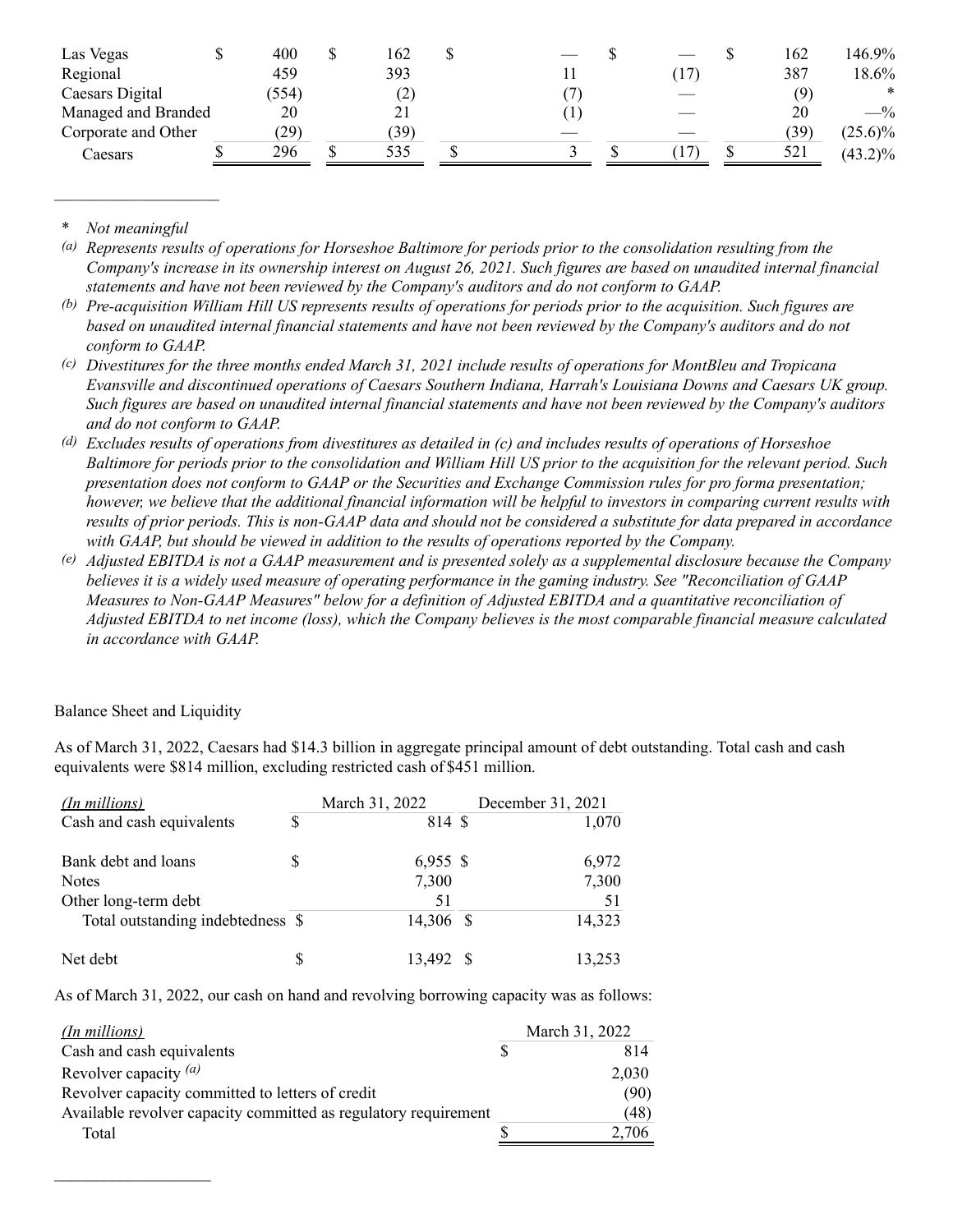(a) Revolver capacity includes \$995 million under our CEI Revolving Credit Facility, as amended, maturing in July 2025, \$1,025 million under our CRC Revolving Credit Facility, maturing in December 2022 and \$10 million under our *Baltimore Revolving Credit Facility, maturing in July 2022.*

"Our properties are performing above expectations and we anticipate significant debt reduction in 2022 through a combination of strong operating cash flows and expected asset sale proceeds," said Bret Yunker, Chief Financial Officer.

### Reconciliation of GAAP Measures to Non-GAAP Measures

Adjusted EBITDA (described below), a non-GAAP financial measure, has been presented as a supplemental disclosure because it is a widely used measure of performance and basis for valuation of companies in our industry and we believe that this non-GAAP supplemental information will be helpful in understanding our ongoing operating results. Management has historically used Adjusted EBITDA when evaluating operating performance because we believe that the inclusion or exclusion of certain recurring and non-recurring items is necessary to provide a full understanding of our core operating results and as a means to evaluate period-to-period results. Adjusted EBITDA represents net income (loss) before interest income or interest expense, net of interest capitalized, (benefit) provision for income taxes, (gain) loss on investments and marketable securities, depreciation and amortization, stock-based compensation, impairment charges, transaction expenses, severance expense, selling costs associated with the divestitures of properties, equity in income (loss) of unconsolidated affiliates, (gain) loss on the sale or disposal of property and equipment, (gain) loss related to divestitures, changes in the fair value of certain derivatives and certain non-recurring expenses such as sign-on and retention bonuses, business optimization expenses and transformation expenses, certain litigation awards and settlements, contract exit or termination costs, and certain regulatory settlements. Adjusted EBITDA also excludes the expense associated with certain of our leases as these transactions were accounted for as financing obligations and the associated expense is included in interest expense. Adjusted EBITDA is not a measure of performance or liquidity calculated in accordance with GAAP. It is unaudited and should not be considered an alternative to, or more meaningful than, net income (loss) as an indicator of our operating performance. Uses of cash flows that are not reflected in Adjusted EBITDA include capital expenditures, interest payments, income taxes, debt principal repayments, payments under our leases with affiliates of GLPI and VICI Properties, Inc. and certain regulatory gaming assessments, which can be significant. As a result, Adjusted EBITDA should not be considered as a measure of our liquidity. Other companies that provide EBITDA information may calculate Adjusted EBITDA differently than we do. The definition of Adjusted EBITDA may not be the same as the definitions used in any of our debt agreements.

### Conference Call Information

The Company will host a conference call to discuss the Company's results on May 3, 2022 at 2 p.m. Pacific Time. Participants should dial 833-665-0647, or 914-987-7309 for international callers and enter Conference ID 8183518 approximately 10 minutes before the call start time. The call will also be accessible on the Investor Relations section of Caesars Entertainment's website at <https://investor.caesars.com>.

### About Caesars Entertainment, Inc.

Caesars Entertainment, Inc. (NASDAQ: CZR) is the largest casino-entertainment company in the US and one of the world's most diversified casino-entertainment providers. Since its beginning in Reno, NV, in 1937, Caesars Entertainment, Inc. has grown through development of new resorts, expansions and acquisitions. Caesars Entertainment, Inc.'s resorts operate primarily under the Caesars®, Harrah's®, Horseshoe®, and Eldorado® brand names. Caesars Entertainment, Inc. offers diversified gaming, entertainment and hospitality amenities, one-of-a-kind destinations, and a full suite of mobile and online gaming and sports betting experiences. All tied to its industry-leading Caesars Rewards loyalty program, the company focuses on building value with its guests through a unique combination of impeccable service, operational excellence and technology leadership. Caesars is committed to its employees, suppliers, communities and the environment through its PEOPLE PLANET PLAY framework. Know When To Stop Before You Start.® Gambling Problem? Call 1-800-522-4700. For more information, please visit. [www.caesars.com/corporate](http://www.caesars.com/corporate).

### Forward-Looking Statements

This press release includes "forward-looking statements" within the meaning of Section 27A of the Securities Act of 1933, as amended, and Section 21E of the Securities Exchange Act of 1934, as amended. Forward-looking statements include statements regarding our strategies, objectives and plans for future development or acquisitions of properties or operations, as well as expectations, future operating results and other information that is not historical information. When used in this press release, the terms or phrases such as "anticipates," "believes," "projects," "plans," "intends," "expects," "might," "may," "estimates," "could," "should," "would," "will likely continue," and variations of such words or similar expressions are intended to identify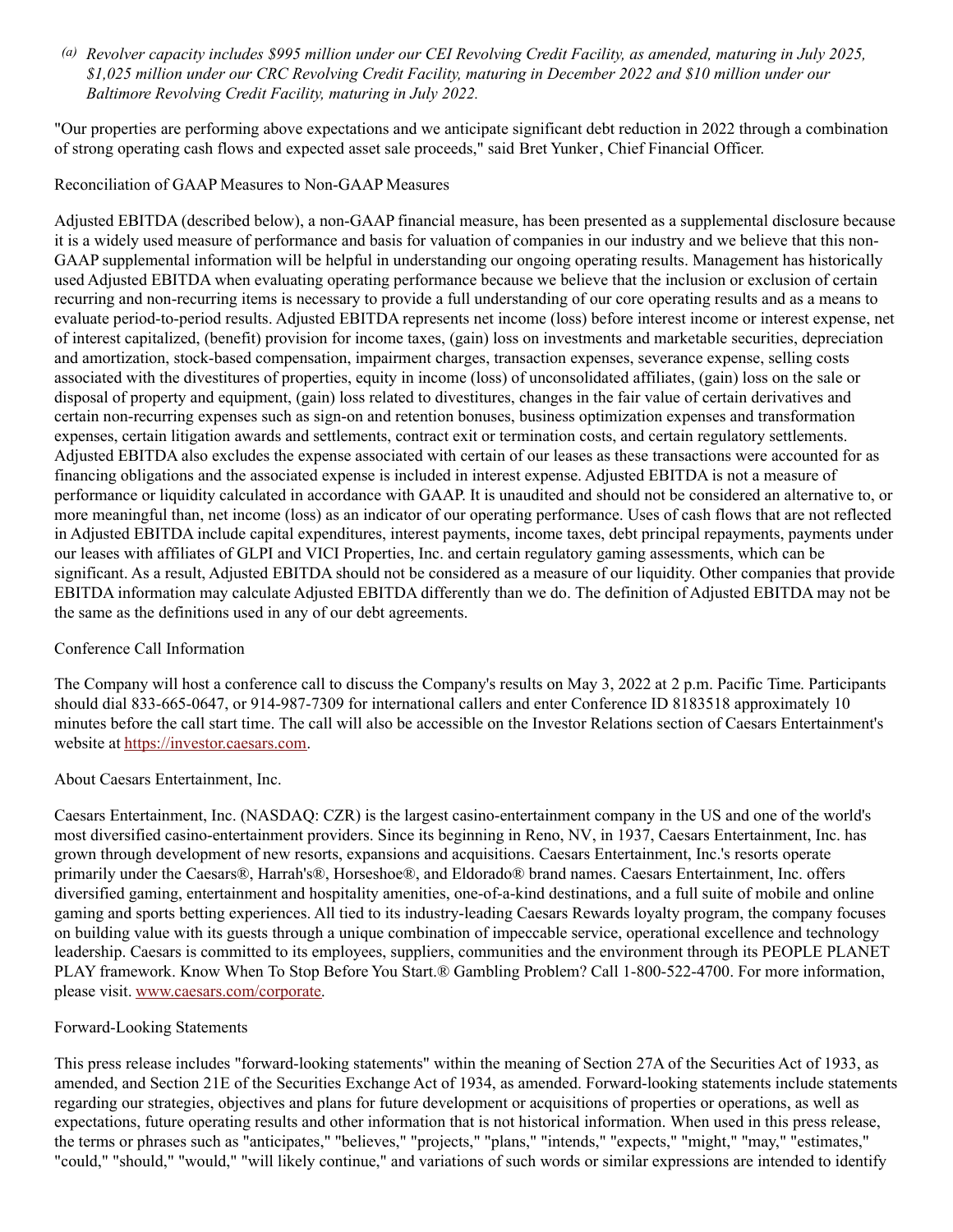forward-looking statements. Although our expectations, beliefs and projections are expressed in good faith and with what we believe is a reasonable basis, there can be no assurance that these expectations, beliefs and projections will be realized. There are a number of risks and uncertainties that could cause our actual results to differ materially from those expressed in the forward-looking statements which are included elsewhere in this press release. These risks and uncertainties include: (a) the effects of the COVID-19 public health emergency on our results of operations and the duration of such impact; (b) impacts of economic and market conditions; (c) our ability to successfully operate our digital betting and iGaming platform and expand its user base; (d) our ability to sell the William Hill International business on the disclosed terms and expected timeline; (e) risks associated with our leverage and our ability to reduce our leverage, including with proceeds of expected sale transactions; (f) the effects of competition on our business and results of operations; and (g) additional factors discussed in the sections entitled "Risk Factors" and "Management's Discussion and Analysis of Financial Condition and Results of Operations" in the Company's most recent Annual Reports on Form 10-K and Quarterly Report on Form 10-Q as filed with the Securities and Exchange Commission. Other unknown or unpredictable factors may also cause actual results to differ materially from those projected by the forward-looking statements.

In light of these and other risks, uncertainties and assumptions, the forward-looking events discussed in this press release might not occur. These forward-looking statements speak only as of the date of this press release, even if subsequently made available on our website or otherwise, and we do not intend to update publicly any forward-looking statement to reflect events or circumstances that occur after the date on which the statement is made, except as may be required by law.

Source: Caesars Entertainment, Inc.; CZR

## CAESARS ENTERTAINMENT, INC. CONSOLIDATED CONDENSED STATEMENTS OF OPERATIONS (UNAUDITED)

|                                                          | Three Months Ended<br>March 31, |    |       |  |  |  |
|----------------------------------------------------------|---------------------------------|----|-------|--|--|--|
| (In millions, except per share data)                     | 2022                            |    | 2021  |  |  |  |
| <b>REVENUES:</b>                                         |                                 |    |       |  |  |  |
| Casino and pari-mutuel commissions                       | \$<br>1,292                     | \$ | 1,227 |  |  |  |
| Food and beverage                                        | 339                             |    | 169   |  |  |  |
| Hotel                                                    | 383                             |    | 215   |  |  |  |
| Other                                                    | 278                             |    | 181   |  |  |  |
| Net revenues                                             | 2,292                           |    | 1,792 |  |  |  |
| <b>EXPENSES:</b>                                         |                                 |    |       |  |  |  |
| Casino and pari-mutuel commissions                       | 1,064                           |    | 587   |  |  |  |
| Food and beverage                                        | 202                             |    | 108   |  |  |  |
| Hotel                                                    | 115                             |    | 81    |  |  |  |
| Other                                                    | 88                              |    | 69    |  |  |  |
| General and administrative                               | 499                             |    | 380   |  |  |  |
| Corporate                                                | 69                              |    | 66    |  |  |  |
| Depreciation and amortization                            | 300                             |    | 265   |  |  |  |
| Transaction and other operating costs, net               | (35)                            |    | 20    |  |  |  |
| Total operating expenses                                 | 2,302                           |    | 1,576 |  |  |  |
| Operating income (loss)                                  | (10)                            |    | 216   |  |  |  |
| <b>OTHER EXPENSE:</b>                                    |                                 |    |       |  |  |  |
| Interest expense, net                                    | (552)                           |    | (579) |  |  |  |
| Other income (loss)                                      | 4                               |    | (133) |  |  |  |
| Total other expense                                      | (548)                           |    | (712) |  |  |  |
| Loss from continuing operations before income taxes      | (558)                           |    | (496) |  |  |  |
| Benefit for income taxes                                 | 107                             |    | 76    |  |  |  |
| Net loss from continuing operations, net of income taxes | (451)                           |    | (420) |  |  |  |
| Discontinued operations, net of income taxes             | (229)                           |    | (4)   |  |  |  |
| Net loss                                                 | (680)                           |    | (424) |  |  |  |
| Net loss attributable to noncontrolling interests        |                                 |    |       |  |  |  |
| Net loss attributable to Caesars                         | \$<br>(680)                     | \$ | (423) |  |  |  |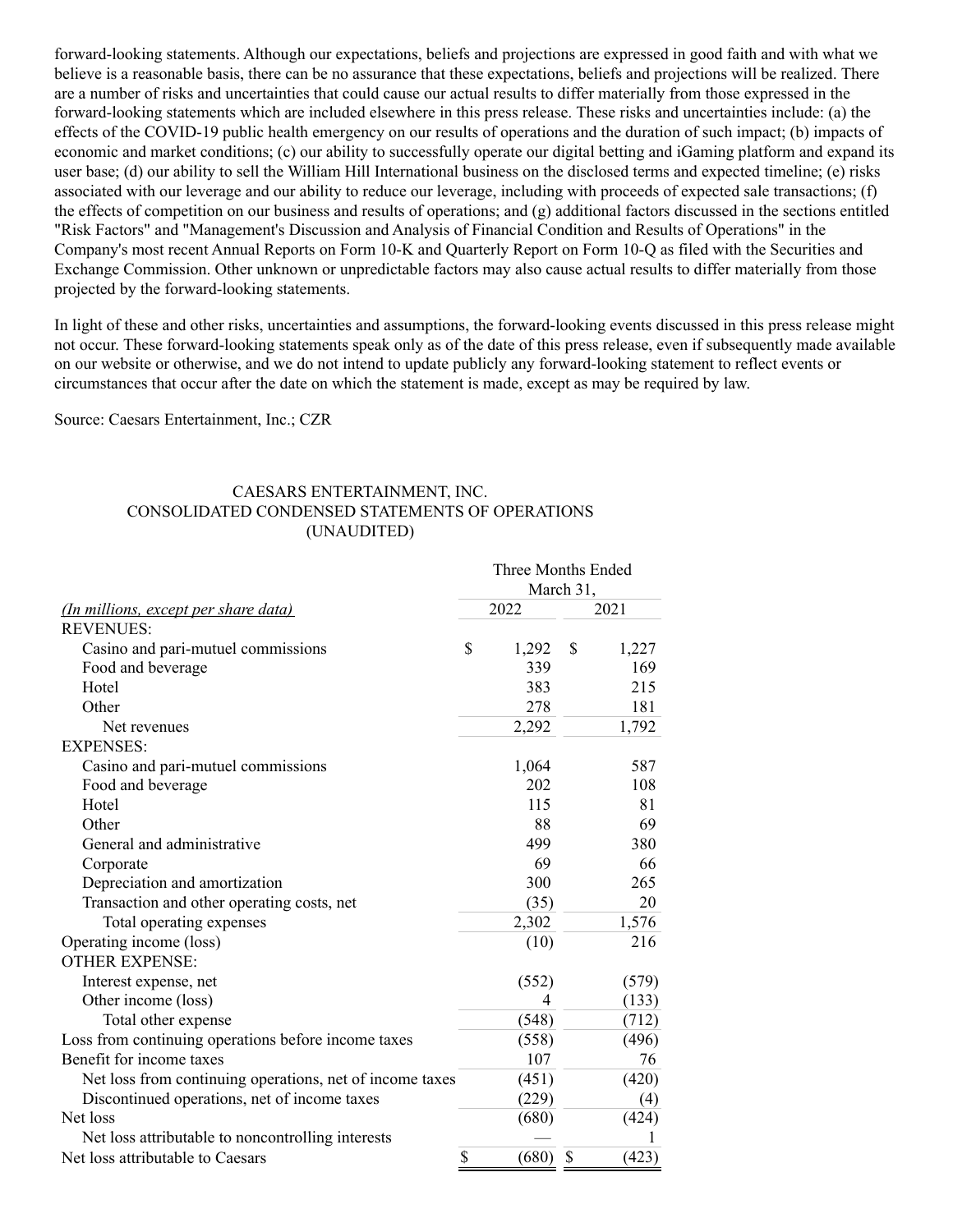| S |        | (2.01)      |
|---|--------|-------------|
|   | (1.07) | (0.02)      |
|   | (3.18) | (2.03)      |
| S | (2.11) | (2.01)      |
|   | (1.07) | (0.02)      |
|   | (3.18) | (2.03)      |
|   | 214    | 208         |
|   | 214    | 208         |
|   |        | $(2.11)$ \$ |

### CAESARS ENTERTAINMENT, INC. RECONCILIATION OF NET INCOME (LOSS) ATTRIBUTABLE TO CAESARS TO ADJUSTED EBITDA (UNAUDITED)

|                                                  | Three Months Ended<br>March 31, 2022 |       |  |  |  |
|--------------------------------------------------|--------------------------------------|-------|--|--|--|
|                                                  |                                      |       |  |  |  |
| (In millions)                                    | <b>CEI</b>                           |       |  |  |  |
| Net loss attributable to Caesars                 |                                      | (680) |  |  |  |
| Discontinued operations, net of income taxes     |                                      | 229   |  |  |  |
| Benefit for income taxes                         |                                      | (107) |  |  |  |
| Other income $(a)$                               |                                      | (4)   |  |  |  |
| Interest expense, net                            |                                      | 552   |  |  |  |
| Depreciation and amortization                    |                                      | 300   |  |  |  |
| Transaction and other operating costs, net $(b)$ |                                      | (35)  |  |  |  |
| Stock-based compensation expense                 |                                      | 25    |  |  |  |
| Other items $(c)$                                |                                      | 16    |  |  |  |
| <b>Adjusted EBITDA</b>                           |                                      | 296   |  |  |  |

|                                                   | Three Months Ended March 31, 2021 |            |                 |   |                   |              |  |                     |  |  |
|---------------------------------------------------|-----------------------------------|------------|-----------------|---|-------------------|--------------|--|---------------------|--|--|
|                                                   |                                   |            | Pre-Cons.       |   | Pre-Acq. WH       | Less: Divest |  |                     |  |  |
| (In millions)                                     |                                   | <b>CEI</b> | Baltimore $(d)$ |   | US <sup>(e)</sup> | $\theta$     |  | Total $\frac{g}{g}$ |  |  |
| Net income (loss) attributable to Caesars         |                                   | $(423)$ \$ |                 | S | $(11)$ \$         | $(13)$ \$    |  | (446)               |  |  |
| Net loss attributable to noncontrolling interests |                                   |            |                 |   |                   |              |  | ( 1 )               |  |  |
| Discontinued operations, net of income taxes      |                                   |            |                 |   |                   | (4)          |  |                     |  |  |
| Benefit for income taxes                          |                                   | (76)       |                 |   | (2)               |              |  | (78)                |  |  |
| Other loss $(a)$                                  |                                   | 133        |                 |   |                   |              |  | 133                 |  |  |
| Interest expense, net                             |                                   | 579        |                 |   |                   |              |  | 582                 |  |  |
| Depreciation and amortization                     |                                   | 265        |                 |   | 6                 |              |  | 275                 |  |  |
| Transaction and other operating costs, net $(b)$  |                                   | 20         |                 |   |                   |              |  | 22                  |  |  |
| Stock-based compensation expense                  |                                   | 23         |                 |   |                   |              |  | 23                  |  |  |
| Other items $(c)$                                 |                                   |            |                 |   |                   |              |  |                     |  |  |
| <b>Adjusted EBITDA</b>                            |                                   | 535        | 10              |   |                   |              |  | 521                 |  |  |

<sup>(</sup>a) Other income for the three months ended March 31, 2022 primarily represents the net change in fair value of investments held by the Company, foreign exchange forward contracts, and the changes in the disputed claims liability related to Former Caesars' bankruptcy. Other loss for the three months ended March 31, 2021 primarily represents a loss on the change in fair value of the derivative liability related to the 5% Convertible Notes slightly offset by gains on foreign *currency exchange and investments held by the Company.*